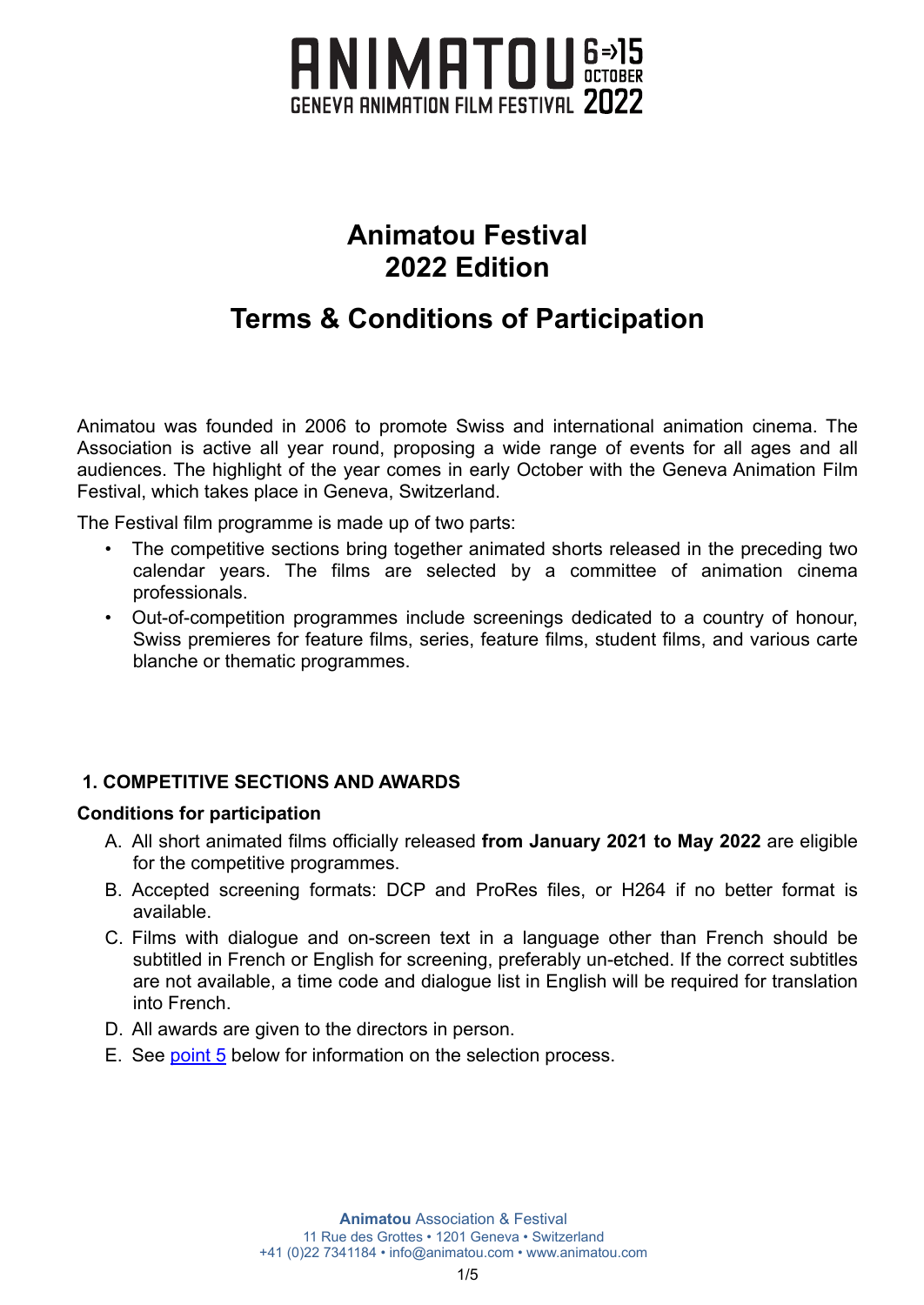

## **International Competition**

Animated shorts of all origins, which are not classified as documentary or experimental.

*The Animatou Main Award* consists in a CHF 3,000 cash prize. It is given by vote of a jury made up of arts and culture professionals.

## **Doc'Anim International Competition**

Animated documentary shorts of all origins.

*The Animatou Doc'Anim Award*, consisting of a CHF 1,000 cash prize, is given by a jury made up of professionals who are actively involved in social, cultural, and environmental issues.

# **Labo International Competition**

Experimental animated shorts of all origins.

*The Centre d'Art Contemporain Labo Award* consists in a CHF 1,000 cash prize sponsored by [Centre d'Art Contemporain Genève](https://centre.ch/en/). It is given by a jury made up of arts and culture professionals.

## **Swiss Competition**

Swiss animated shorts\*.

\*Note on the Swiss origin: a film's official origin is determined by its production entity, and indicated as such in the Festival communication tools. However, the admission criteria for Animatou's Swiss Competition only require that the director or one of the production entities be either of Swiss nationality or based in Switzerland. A film can therefore be submitted for the International Competition and selected in the Swiss Competition, or feature in the Swiss Competition as well as one or more other international ones.

*The Payot Libraire Award*, worth CHF 1,000 and offered by [Payot Libraire](https://www.payot.ch/fr/accueil) bookshop, is given by vote of the audience.

*The Taurus Studio Award* for Soundtrack (music & sound effects) consists in a two-day recording session at **Taurus Studio** in Geneva. It is given by a Jury made up of music and film professionals.

# **International Competition for Young Audience**

A programme of shorts chosen from the main selection for kids from the age of 10.

*The Young Audience Award*, worth CHF 1,000, is given by vote of spectators under the age of 14.

# **Caramel & Pistachio Competitions**

Selections of animated shorts for toddlers, from all over the world and of all genres and styles. Depending on the selection, one or two programmes may be presented with different age recommendations (from 3 to 8 years old). Both awards are worth CHF 500.-.

*The Caramel Award* is given by vote of the kids attending day-care facilities in Geneva and the neighbouring town of Carouge.

*The Pistachio Award* is given by vote of the kids present at the screening.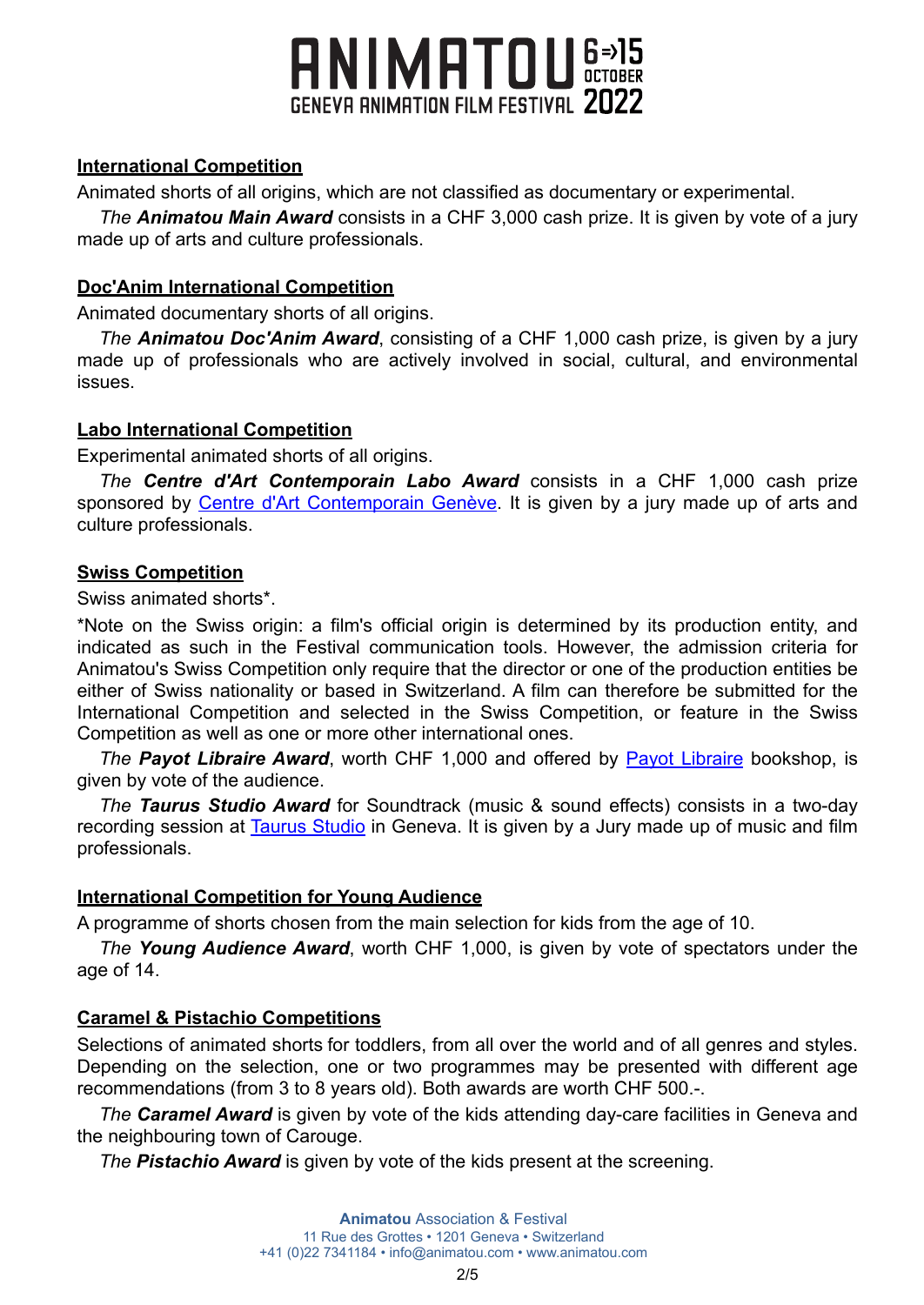# **ANIMATOU** GENEVA ANIMATION FILM FESTIVAL 2022

## **Competitions for Swiss Schools**

These five programmes are dedicated to primary and secondary school kids in Canton Geneva, as well as higher education students from the whole of Switzerland. A choice of films from the current year's selection is made on the basis of age groups representing all school year levels, ranging from 4 years old to Higher Education (17+).

The five *honorary Swiss Schools Awards* are given by vote of the students after debate. The teachers do not participate in the vote.

## **Artopie Competition**

This programme gathers films from the current edition specifically for the teenagers in the various services of the Child and Adolescent Psychiatry [Division](https://www.hug.ch/en/child-and-adolescent-psychiatry) of the Geneva University Hospital.

*The honorary Artopie Award* is determined by vote of teenagers from various hospital units ([Malatavie](http://www.malatavie.ch/), [Salève](https://www.hug-ge.ch/psychiatrie-enfant-adolescent/saleve), Hôpital de jour, and [Médecine A2 hospitalisation](https://www.hug.ch/psychiatrie-de-lenfant-et-de-ladolescent/evaluation)) who are present at their dedicated screening. Adult accompanying staff members do not participate in the vote.

# **2. AWARD-WINNING FILMS REPEAT SHOWING**

#### **La nuit la plus longue pour des primés**

In order to give the Geneva audience a chance to see or watch again all the award-winning films of the year on the big screen, Animatou showcases [a free, single programme](https://animatou.com/event/la-nuit-la-plus-longue-pour-des-primes-2019/) around the winter solstice. This one-off screening takes place at [Cinéma Spoutnik,](http://spoutnik.info/) a 70-seat independent cinema.

Entry and participation in Animatou's competitions implies acceptance of this point by the copyright holders.

#### **School Competitions**

After the vote which closes each school screening, students and teachers alike often ask whether they may be able to watch the winning film again. The kids take the responsibility of their vote quite seriously, and the teachers like being able to use film works as a basis for discussion. Animatou will henceforward contact all the right-holders of the relevant films to get to an agreement regarding a single screening in class after the Festival.

# **3. OUT-OF-COMPETITION PROGRAMME: CONDITIONS FOR PARTICIPATION**

This programme showcases animated feature films or shorts made for television or cinema, which may or may not be distributed in Geneva or Switzerland. The year of production is irrelevant. A copyright fee will be discussed. Accepted formats: DCP, Blu-ray, and ProRes. Subtitles in French are required for films with dialogues or on-screen text in another language.

# **4. USE OF FILM EXCERPTS FOR PROMOTIONAL PURPOSES**

Participation implies consent to the use of sound and video extracts from the selected films (not exceeding 10% of each film's total running time) for promotional trailers broadcast on television and screened in the Festival movie theatres or on official sponsors' screens.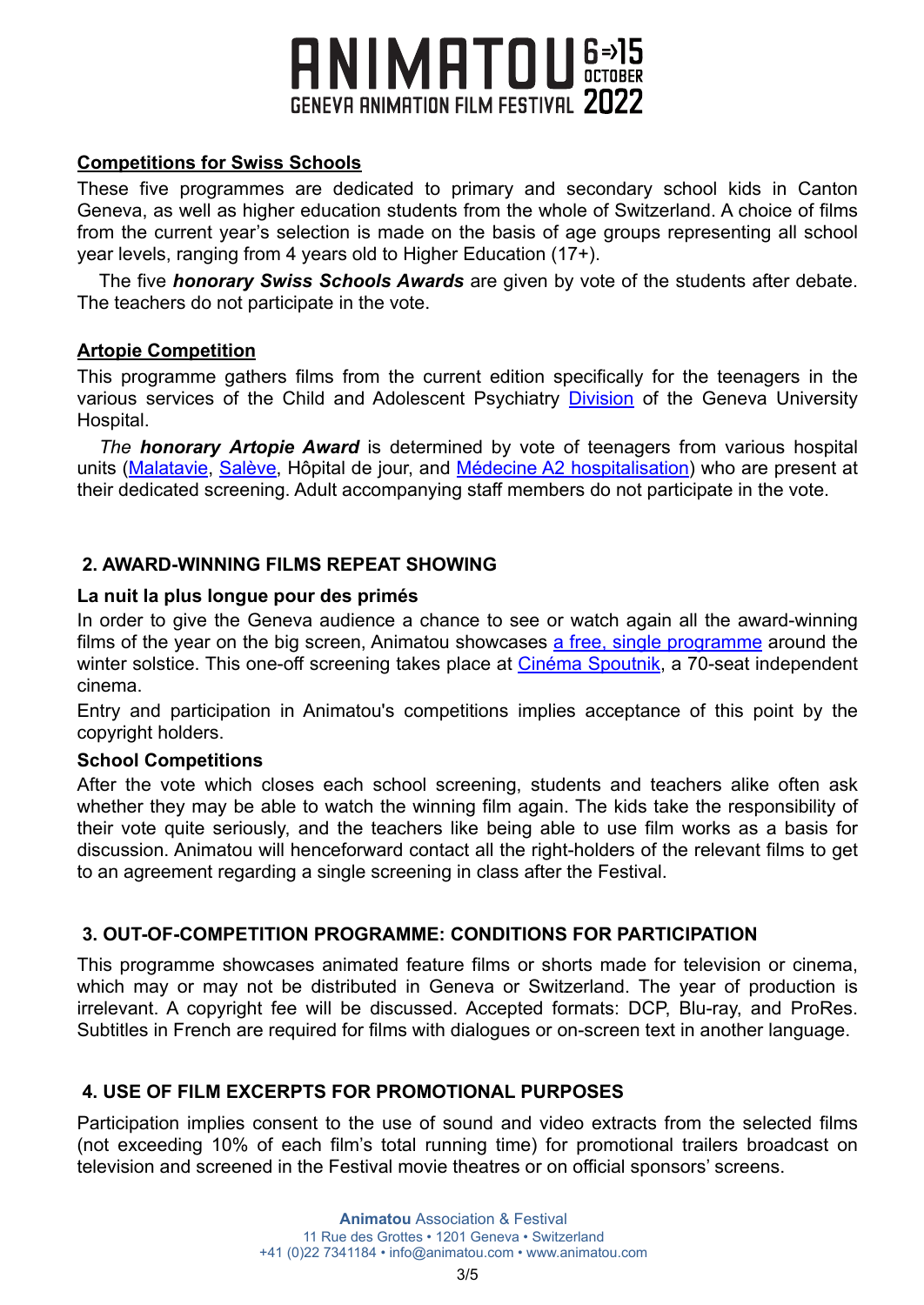# **ANIMATOU** 6=>15 **GENEVA ANIMATION FILM FESTIVAL 2022**

# <span id="page-3-0"></span>**5. FILM SUBMISSION AND SELECTION**

All short films must be submitted online via the Short Film Depot platform **by 13th May 2022**. Please go to [www.shortfilmdepot.com](http://www.shortfilmdepot.com) for detailed instructions. If for whatever reason you are unable to use the platform, please contact us at [prog@animatou.com.](mailto:no_reply@apple.com)

The Selection Committee will meet at regular intervals to watch every submitted film, and will proceed to the final selection during the month of May. The selected films will then be arranged into competitive sections and screening programmes. A film may be selected for several competitions, but for only one of the three international competitions for adults (International, Labo, and Doc'Anim) which are mutually exclusive. On the other hand, in the spirit of fairness, the Selections Committee can only select a single film by any given director per competition within a single edition.

When applicable, a selection confirmation email will be sent to the contact person via the platform **by the end of July** at the latest. We struggle to confirm all non-selected submissions on SFD before September, so please bear in mind that if no message is received by August, the film is unfortunately not selected.

See [point 6](#page-3-1) below regarding the transfer of screening files.

# <span id="page-3-1"></span>**6. UPLOAD, SHIPMENT AND RETURN OF SCREENING FILES**

#### **Short films**

The digital files DCP and ProRes - or H264 if no other format is available, can be provided as download links. If necessary, an FTP connection to our server can also be used for direct upload. Please refer to the selection confirmation email and contact us by reply in case you run into problems.

#### **Feature-length films**

For feature films, series, compilation or carte blanche programmes, retrospectives and any other out-of-competition programme please email us at: [info@animatou.com.](mailto:info@animatou.com) Upon agreement, DCP or Blu-ray material should be shipped with a comment including the following phrase: *no commercial value, for cultural purpose only*.

> **Festival Animatou** Matilda Tavelli et Lani Weber Schaer 11 rue des Grottes 1201 Genève Suisse Tel: +41 22 734 11 84

# **7. LIABILITY IN CASE OF LOSS OF OR DAMAGE TO FILM SUPPORT**

Costs in case of loss or damage incurred between the receipt and the return of film copies are covered by Animatou. The Festival is only liable for the replacement of lost or damaged hardware (USB key, hard drive, etc).